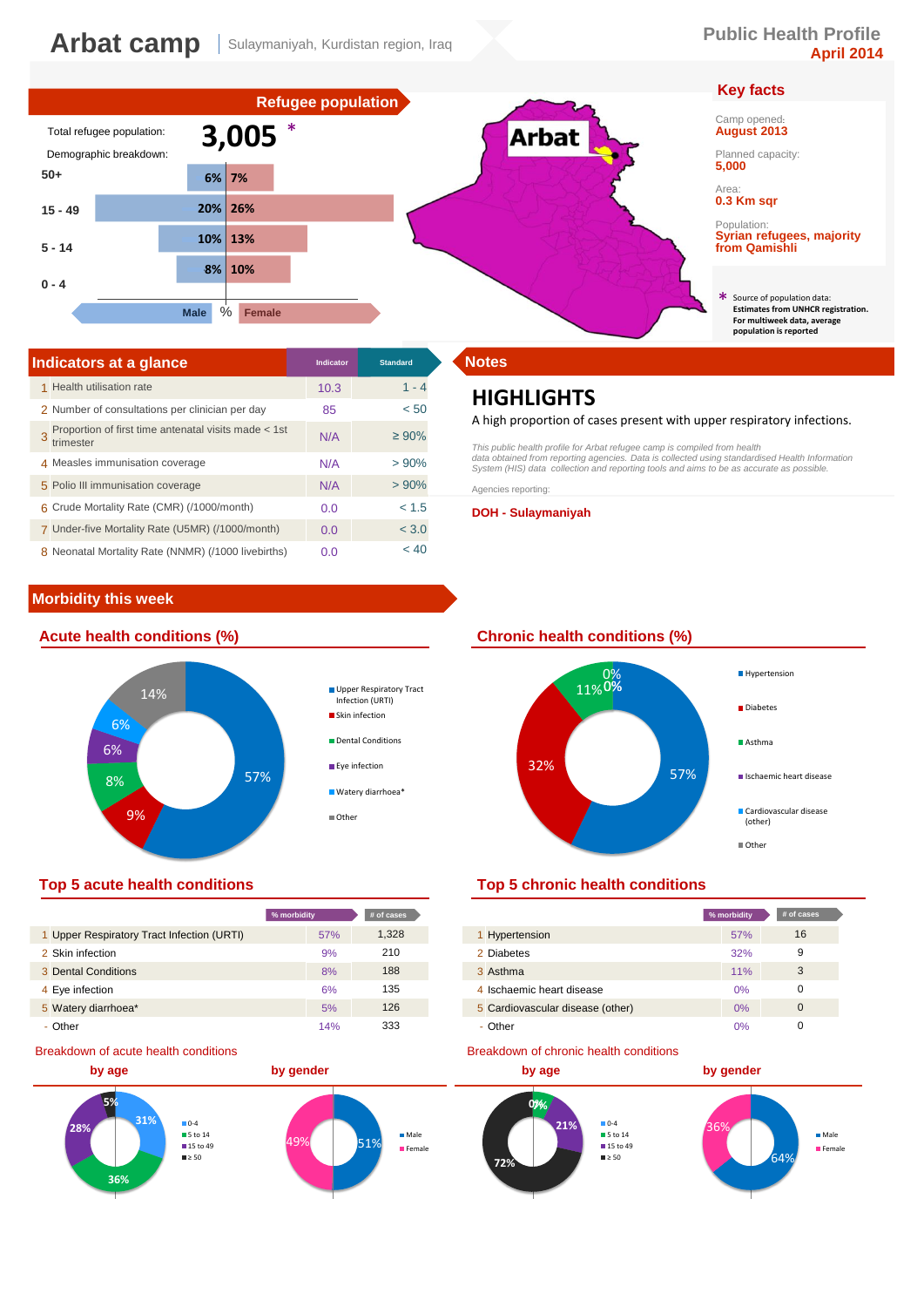





Meningitis = 5 cases, Acute Flaccid Paralysis = 1 case, Measles = 1 case, *baseline = average incidence or number of cases over the previous 3 weeks*



Epidemiological week, 2014

2014.07

2014.09

 $z_{0_{\tilde{I}q_{\cdot,\tilde{I}_{\tilde{\ell}}}}}$ 

2014.13

 $z_{0_{l_{4_{l_{5}}}}}$ 

2014.17

2014.01

2014.03

2014.05